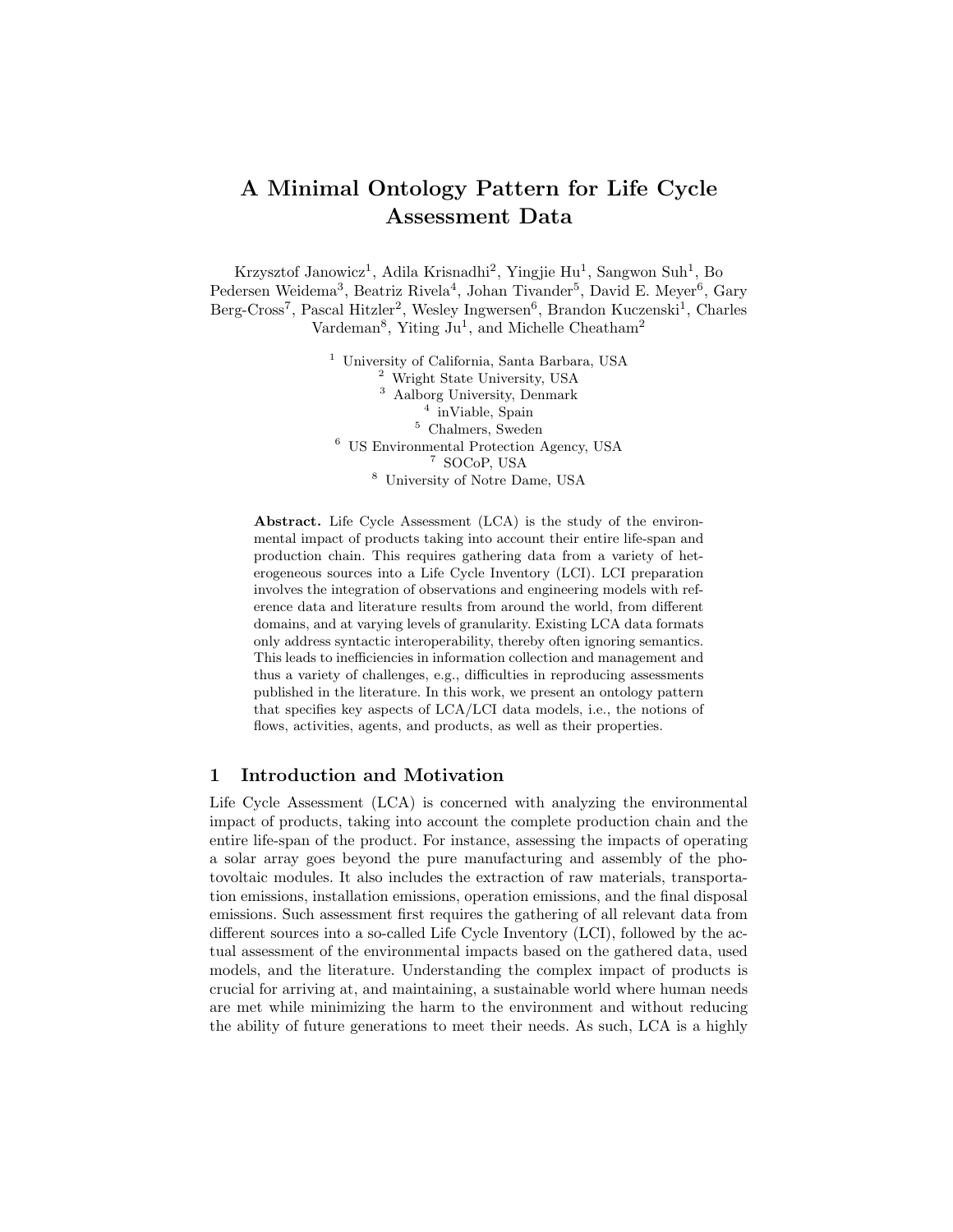interdisciplinary field that requires synthesizing information from a variety of discipline-specific studies. This interdisciplinarity can be challenging because the vocabularies often vary between and even within fields of study. This can create significant problems for data sharing in LCA when data from multiple sources are translated, merged, and managed as a single life cycle inventory.

Current LCA models do not facilitate semantic interoperability [\[5\]](#page-4-0). While the standardized LCA data formats, e.g., Ecospold and ILCD, do allow for the exchange of data, such formats alone do not guarantee that a dataset from one source can be integrated with another source as there is no consensus on the meaning of central nomenclature for LCA. In other words, the data models are not backed with explicit conceptual models. Ignoring differences in these underlying assumptions, i.e., settling with syntactic interoperability alone, is likely to cause erroneous and unreproducible results.

Many of the significant challenges to data management in LCA practice [\[10\]](#page-4-1) and interpretation [\[9,](#page-4-2)[11\]](#page-4-3) arise from the lack of protocols and mechanisms to ensure mutual comparability and consistency of data sets and results. While Linked Data and ontologies hold great promise for addressing such issues, semantic techniques have only recently been introduced [\[2,](#page-4-4)[8\]](#page-4-5) and thus not yet impacted LCA practice. Efforts to develop semantically enriched LCA databases [\[1\]](#page-4-6) and product models [\[14\]](#page-4-7) have had limited scope. Given the high interdisciplinarity and granularity within LCA, arriving at a shared monolithic domain model seems like a distant goal. Thus, in this work we introduce a minimal ontology design pattern for LCA data to act as a common core.

## 2 Competency Questions

Developing an ontology requires use cases that capture recurring domain or cross-domain problems. These uses cases can guide the design of the ontology and help in its evaluation. One approach is co-called competency questions [\[3\]](#page-4-8). These are (often informal) queries that the ontology should be able to answer and that act as requirements for its axiomatization. To give a simple example, if a typical subject matter expert would make a distinction between two classes B and C of a common subclass A, then an ontology that does not introduce B would not be considered as suitable. The following listing shows examples of competency questions that have been identified by LCA experts.

- Is flow x a reference product (e.g., electricity from a power plant)?
- $-$  How long will a flow or activity persist (e.g., the emission of landfill gas)?
- To which compartment does an elementary flow belong to (e.g., soil)?
- What is the location of the agent performing the activity in study x (e.g., where is the coal power plant located for which the emissions of electricity production were assessed in the research study)?

# 3 The Content Ontology Design Pattern

The proposed ontology design pattern<sup>[1](#page-1-0)</sup> is meant to form a common core for the semantic description of key elements of life cycle inventories. It neither covers the

<span id="page-1-0"></span><sup>1</sup> OWL file at: <http://descartes-core.org/ontologies/lca/1.0/LCAPattern.owl>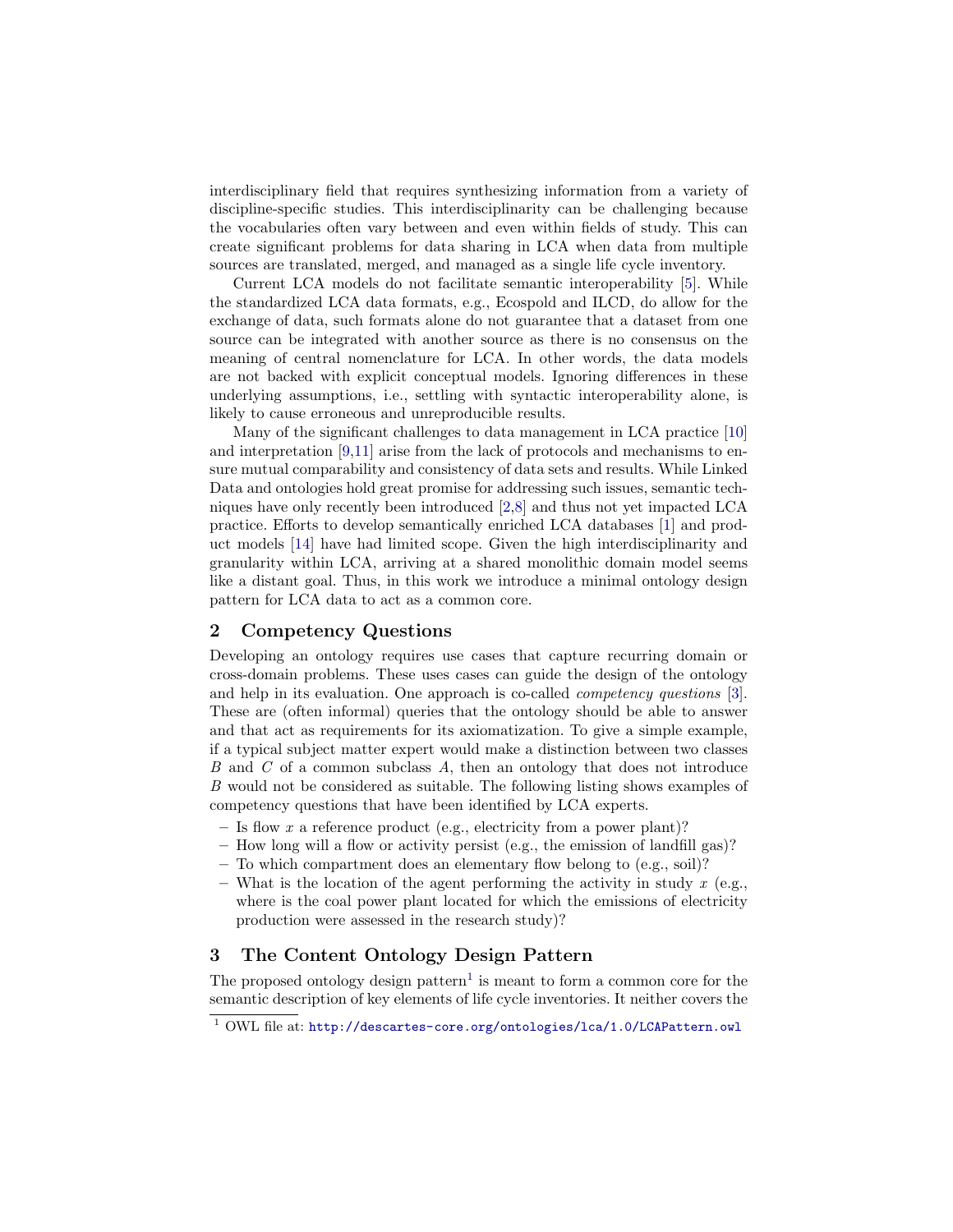process of carrying out life cycle assessments, e.g., how data is gathered or how system boundaries are defined, nor does it provide the variety of spatial, temporal, and thematic attributes used to scope inventory items, e.g., to express the fact that coal extraction may have varying impacts depending on the geographic region and used technology [\[13\]](#page-4-9). Instead, our pattern aims at fostering interoperability between existing data models, specifications, and software, with the intent to act as a joint building block for the rapidly increasing interest in semantics within the broader LCA community. Due to lack of space, we only discuss a few selected axioms here. An overview of the pattern is depicted in Fig. [1.](#page-2-0)

<span id="page-2-0"></span>

Fig. 1: Concept map for the pattern; core concepts & roles shown by solid lines.

Estimating the environmental impact of a certain product requires an understanding of all impacts accumulated during its creation, lifetime, and decommissioning. With respect to the solar panel example introduced before, the creation of the solar arrays requires multiple activities such as the transportation of resources, the generation of electric power by a coal power plant necessary to manufacture certain parts of the panels, or the disposal of polluted sludge accumulated during the production. In other words, the Eco-efficiency of solar panels depends on the activities involved in all stages of their life-cycle. Each activity is performed by at least one agent such as an coal power plant that performs the generation of electricity (Eq. [1\)](#page-2-1). An activity is located via the location of the agent performing it (Eq. [2\)](#page-2-2). Activities also have a temporal extent and can have a variety of properties such as the electricity generated per year, and so forth.

<span id="page-2-2"></span><span id="page-2-1"></span>
$$
Activity \sqsubseteq \forall performs^{-} Agent \sqcap \exists performs^{-} Agent \tag{1}
$$

#### $performs^- \circ hasLocation \sqsubset hasLocation$  (2)

Flows are streams of material or energy that can act as the inputs and outputs of activities. Flows can also be purely monetary or represent social pressures, e.g. insecurity or psychological stress. In our running example, coal is an input to the activity of electric power generation, while  $CO<sub>2</sub>$  emissions are an output. Typically, emissions are an undesired product of power generation, and, thus, can be distinguished from reference products (Eq. [3\)](#page-3-0) such as the produced electricity, which is also an outcome of the activity. Note that while flows and their activities both have temporal extents, these extents can differ substantially. An activity such as waste disposal may take hours, while the resulting emissions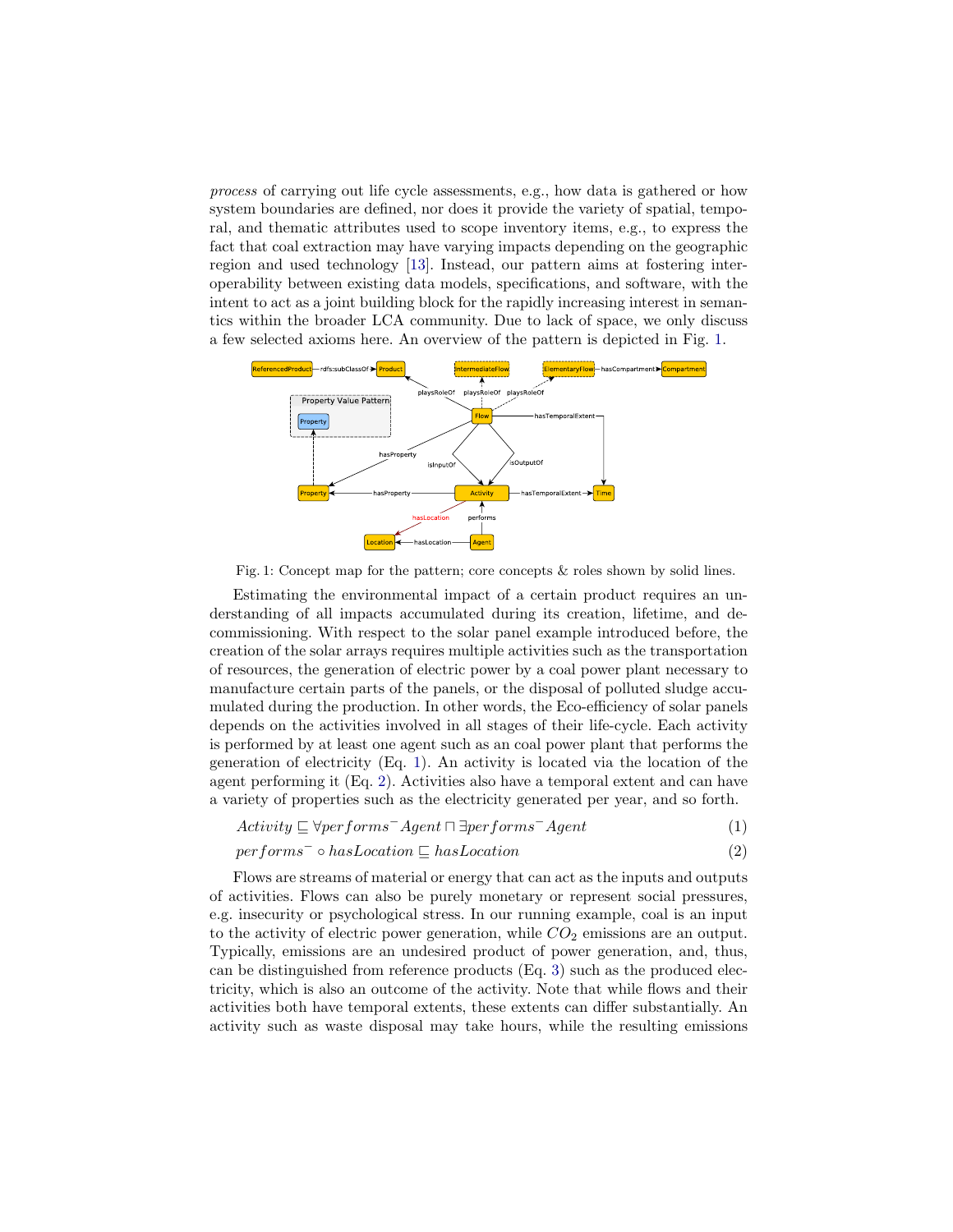may continue for years.

<span id="page-3-0"></span> $ReferenceProduct \subseteq Product$  (3)

Besides their role as products, flows can optionally be categorized into elementary flows or intermediate flows  $(Eq. 4, 5)$  $(Eq. 4, 5)$  $(Eq. 4, 5)$  $(Eq. 4, 5)$ . The first case describes flows that are entering the system from the environment without any previous transformation by humans or are leaving the system by being released into the environment without further human transformation (Eq. [7\)](#page-3-3) [\[6\]](#page-4-10). The environment is typically described in terms of compartments such as air, water, or soil (Eq. [6\)](#page-3-4). In contrast, intermediate flows occur between processes of the studied system.

 $IntermediateFlow \sqcap ElementaryFlow \sqsubset \bot$  (4)

<span id="page-3-2"></span><span id="page-3-1"></span> $ElementaryFlow \sqcap ReferenceProduct \sqsubseteq \bot$  (5)

<span id="page-3-4"></span>
$$
\{air, water, soil\} \sqsubseteq Computer
$$
\n
$$
\tag{6}
$$

<span id="page-3-3"></span>
$$
Flow \sqcap \exists hasComment. \{\mathtt{air}, \mathtt{water}, \mathtt{soil}\} \sqsubseteq ElementaryFlow \qquad (7)
$$

Guarded domain and range restriction (see Eq. [8,](#page-3-5) [9](#page-3-6) for examples) enable us to infer additional facts about agents, activities, flows, locations, and so forth.

<span id="page-3-6"></span><span id="page-3-5"></span>
$$
\exists is InputOf. Activity \sqsubseteq Flow
$$
 (8)

$$
Flow \sqsubseteq \forall isInputOf. Activity
$$
 (9)

## 4 Relation to Other Patterns and Ontologies

The pattern can be related to a number of other ontologies and ontology design patterns. Details about properties and their values can be modeled via alignments to the GeoLink property pattern [\[7\]](#page-4-11). The location of an agent can be expressed using GeoSPARQL, e.g., to represent the spatial footprint of a region. The temporal extent can be modeled via OWL:Time. As discussed before, the pattern models activities and flows, e.g., by describing their duration, inputs, outputs, roles, and so forth. Equally relevant for LCA is the temporal and spatial extent that scopes the impact assessments, e.g., to state that a certain level of emissions was representative of Western Europe during the 1980s. This can be modeled using the LCA scope ontology [\[13\]](#page-4-9). Our pattern and the scope ontology can be aligned using their common Flow class. The pattern can further be aligned to the material transformation pattern [\[12\]](#page-4-12) that deals with products as outcomes of transformations. Units are handled using the QUDT ontology [\[4\]](#page-4-13).

# 5 Coal Power Plant Example

Here, we outline an example for emissions from a coal power plant to show how the pattern answers the competency questions. In this case,  $CO<sub>2</sub>$  emission is a Flow as is the used coal. Electric power generation is modeled as an Activity, the  $CO<sub>2</sub>$  emission as its output (is OutputOf), and coal as its input (isInputOf). The power plant generating (performs) said electricity is of type Agent and has a certain location. Thereby the activity can be located as well. The  $CO<sub>2</sub>$  emission is an ElementaryFlow with air as its compartment. In contrast, electric power (which is also an output of the power generation activity) is the ReferenceProduct. The activity and the flows can have a temporal extent (hasTemporalExtent).